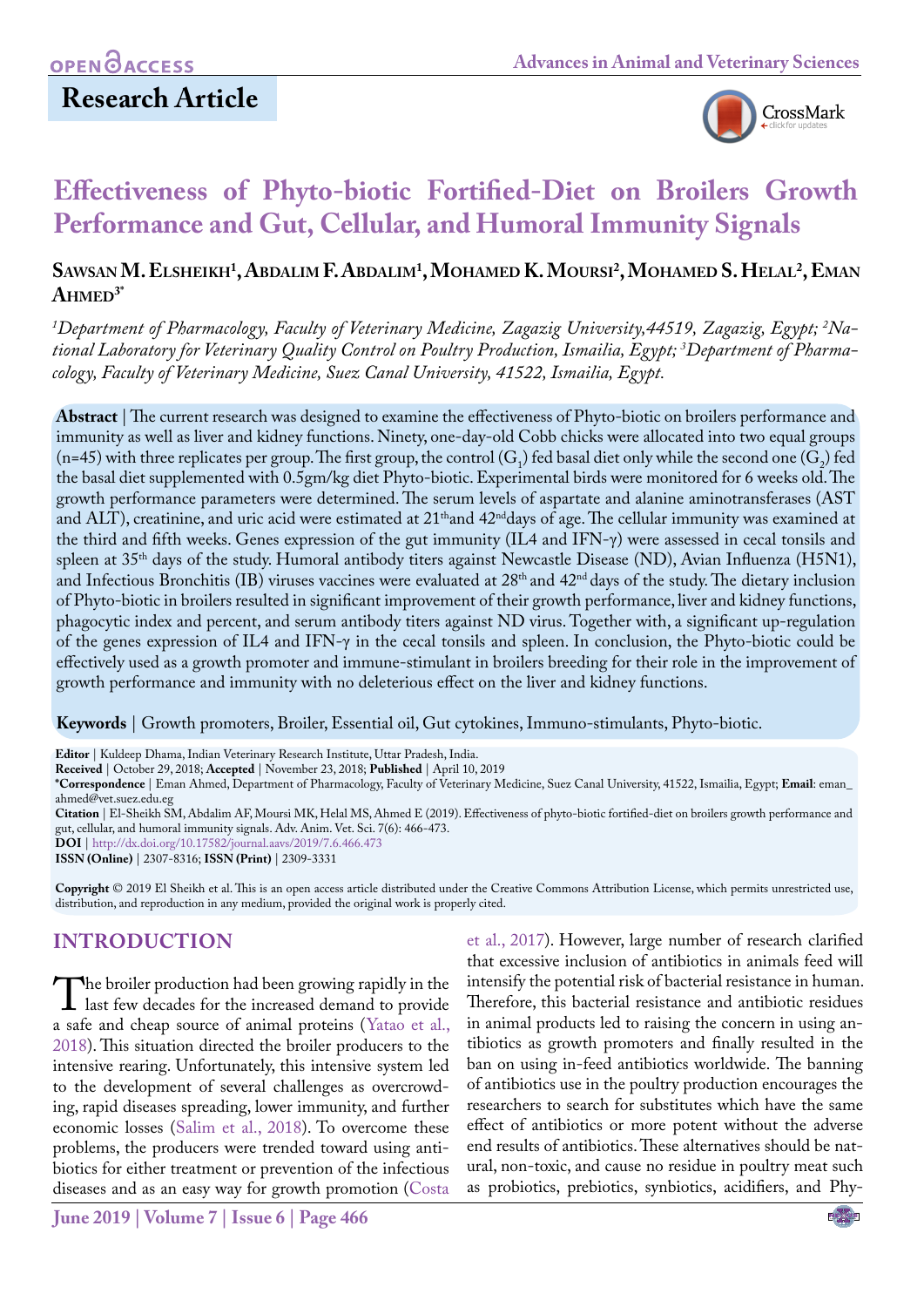## **OPEN**OACCESS to-biotics (Al-Yasiry et al., 2018).

Phyto-biotics can be defined as "plant-derived compounds incorporated into diets to improve the productivity of livestock through redeeming the feed properties and also to enhance the quality of food derived from those animals" (Zheng et al., 2009). Thus, they are feed additives that could have good effects on either growth performance, immunity or production of superior quality products which have a great interest nowadays as it is an organic product [\(Mohammadi et al., 2018\)](#page-6-2). The dietary incorporation of essential oils in broiler feeds resulted in proper growth performance and production via improvement of feed intake probably because of improved palatability of the diet, also improvement of food quality through their antioxidant efficacy and antimicrobial action that led to a final reduction of intestinal pathogen pressure, enhancement of the digestibility of nutrients and improvement of gut tissue morphology [\(Hernandez et al., 2004\)](#page-6-3). In addition to, Phyto-biotics ability to improve the host immunity via regulation of the gut-associated lymphatic system (Frankič et al., 2009). In this context, the current study was designed to clarify the strength of Phyto-biotic bioactive components on broiler growth performance and, liver and kidney functions as well as cellular and humoral immunity.

### **Materials and methods**

### **Birds Management and Diets**

Ninety, one-day old Cobb broiler chicks were obtained from El-Watania Poultry Company, Wadi El- natron, Egypt. The birds were housed on the deep-litter floor system. The temperature was set at 32˚C for the first week of age and then decreased by 2˚C per week till reach 22˚C at 6th week of age. Relative humidity was established at 50- 60% during the study. Feed and water were provided *ad libitum*. Diet was formulated as starter and grower-finisher to meet the nutritional requirements as recommended by the National Research Council ([NRC, 1994](#page-6-4)) as shown in Table (1). The chicks were vaccinated according to the vaccination program illustrated in Table (2).This study was carried out in strict accordance with the guide for care and use of animals and the protocol was approved by the Ethical Committee of Animal Experiments at Zagazig University.

### **FEED ADDITIVE**

The Phyto-biotic used was Digestarom PEP® (Biomin GmbH, Austria). This Phyto-biotic containing a mixture of essential oils including oregano oil (carvacrol and thymol), anise oil, and citrus oil.

### **Experimental Design**

The chicks were allocated randomly into two groups (45,

### **Advances in Animal and Veterinary Sciences** each). Each group was sub-divided into three replicates (n=15). The first group was the control  $(G_1)$  that received basal diet and second was the Phyto-biotic-treated group  $(G_2)$  that fed on basal diet plus Phyto-biotic at a concentration of 0.5g/kg feed (Diaz-Sanchez et al., 2015). This experiment was conducted for 6 weeks.

**Growth performance parameters**: Final body weight, total weight gain, total feed intake, total food conversion ratio (FCR), and total feed efficiency were estimated at the end of the experiment according to Awad et al. (2009b).

**Table 1:** The formulation of the basal diet for broilers

| Ingredients kg/100kg                      | <b>Starter</b><br>$(0-3$ Weeks) | Grower-finisher<br>$(3-6$ Weeks) |
|-------------------------------------------|---------------------------------|----------------------------------|
| Yellow corn                               | 58.57                           | 64                               |
| Soyabean meal (48%)                       | 32                              | 25                               |
| Corn gluten (60%)                         | 5                               | $\overline{5}$                   |
| Soybean oil                               | 0.7                             | 2.5                              |
| Di-calcium phosphate<br>$(22\%Ca&19\%Ph)$ | 1.5                             | 0.95                             |
| Lime stone $(35\% \text{ ca})$            | 1.7                             | 1.74                             |
| Common salts                              | 0.2                             | 0.15                             |
| Methionine (95%)                          | 0.13                            | 0.36                             |
| Lysine (98%)                              | $\Omega$                        | 0.1                              |
| Vitamins and mineral<br>premix**          | 0.2                             | 0.2                              |
| Calculated compostion                     |                                 |                                  |
| Protein (%)                               | 23                              | 20                               |
| k. calory ME/kg                           | 2950                            | 3120                             |
| Calcium (%)                               | 1                               | 0.9                              |
| Phosphorus (%)                            | 0.48                            | 0.35                             |

\*\* Each 2 kg contains the following vitamins and minerals: Vit. A 12 mIU, vit.  $D_3$  2 mIU, vit. E 1000mg, vit.  $k_3$  1000mg, vit.  $B_1$  1000mg, vit.  $B_2$  5000mg, vit.  $B_6$  1500mg, vit.  $B_{12}$  10mg, biotin 50mg, pantothinic acid 10g, nicotinic acid 30g, folic acid 1000mg, manganese 60g, zinc 50g, iron 30g, copper 4g, iodine  $300$ mg, selenium 100mg, cobalt 100mg, carrier(CaCO<sub>3</sub>) to 3kg. (premix- Agrivet Pharm Elasher, Egypt. The diet was formulated in EL-Yomen Co., at Ismailia-Portsaid road.

### **Sampling**

Blood sampling: At 21<sup>st</sup> 28<sup>th</sup>, 35<sup>th</sup>, and 42<sup>nd</sup> days, blood samples were collected from birds into heparinized and un-heparinized tubes. Six birds per group (two birds perreplicate) were sacrificed. The un-heparinized blood samples were centrifuged at 4000 rpm for 15 minutes to obtain serum. The collected serum were kept at -20 °C until used for biochemical parameters analysis.The heparinized blood samples were used for immunological assesement.

**Tissue Sampling***:* Cecal tonsils and spleen were rapidly dissected out and rinsed with NaCl 0.9% at fifth week of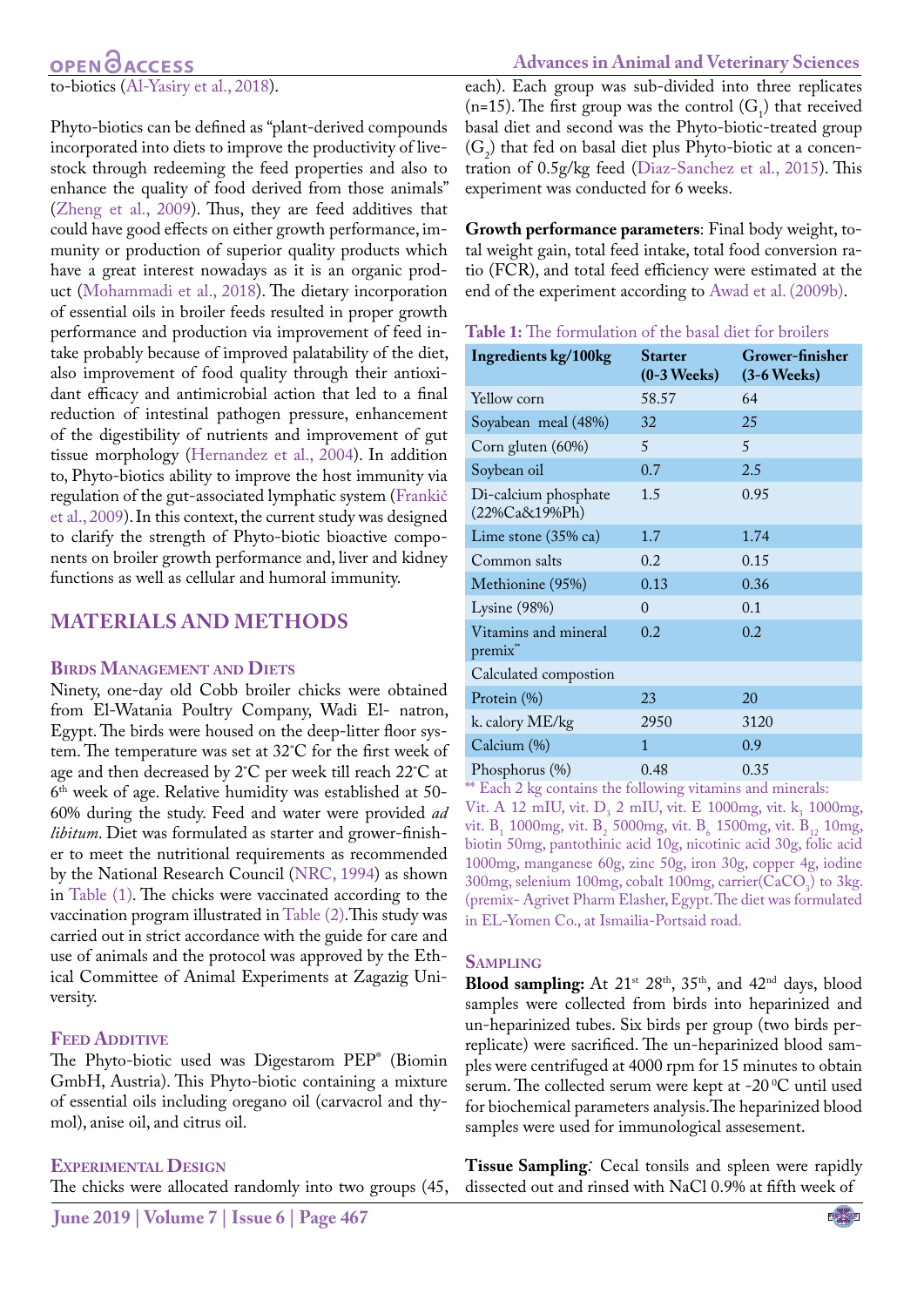## **ACCESS**

### **Table 2:** The vaccination program

| <b>Table 2:</b> The vaccination program                                                                          |              |                                    |                     |                         |
|------------------------------------------------------------------------------------------------------------------|--------------|------------------------------------|---------------------|-------------------------|
| Age/day                                                                                                          | Vaccine      | Trade name                         | Company             | Administration          |
| $6th$ day                                                                                                        | ND&IB        | Hitchner IB                        | Izo S.p.A, Italy    | Eye drop                |
| $7th$ day                                                                                                        | $N\!D\&I\!B$ | Inactivated ND&IB vaccine          | (Intervet, Holland) | Sub/cutaneous injection |
| $8th$ day                                                                                                        | AI(H5N1)     | Inactivated AI(H5N1) vaccine       | (Marial, Spain)     | Eye drop                |
| $14th$ day                                                                                                       | Gumboro      | Bursine <sup>®</sup> IBD           | (Pfizer, USA)       | Eye drop                |
| $20th$ day                                                                                                       | ND&IB        | Nobilis <sup>®</sup> clone 30 &MA5 | (Intervet, Holland) | Drinking water          |
| $24th$ day                                                                                                       | Gumboro      | Bursine <sup>®</sup> IBD           | (Pfizer, USA)       | Drinking water          |
| NID NI<br>$1$ $AT/TTTTAT4$<br>$\mathbf{A}$ in the state of $\mathbf{A}$<br>$\Lambda$ $\cdot$ $\Lambda$ $\Lambda$ |              |                                    |                     |                         |

ND= Newcastle Disease, IB=Infectius Bronchitis, and AI(H5N1)= Avian Infleunza.

age.

compared with that of the control group according to the "ΔΔCt" method stated by Yuan Yuan et al. (2006).

**Advances in Animal and Veterinary Sciences**

The tissues were snap frozen then stored at -80 until used for genes expression analysis.

### **Liver and Kidney Functions**

The collected serum at  $21<sup>th</sup>$  and  $42<sup>nd</sup>$  days were biochemically examined for quantitative kinetic estimation of the serum levels of AST and ALT according to the method described by [Klauke et al. \(1993\)](#page-6-5). Additionally, creatinine and uric acids were determined according to the methods of [Donsbough et al. \(2010\)](#page-6-6).

### **Immunological Analysis**

**Cell-mediated immunity:** Cell-mediated immunity was examined by measuring the phagocytic index and percent of the blood macrophages using *Candida albicans* yeast *in vitro* at the age of 21<sup>st</sup> and 35<sup>th</sup> days of the experiment ([Chu and Dietert, 1989](#page-6-7)).

**Humoral immunity:** The humoral immunity was determined at 28<sup>th</sup> and 35<sup>th</sup> days by determining the serum antibody titer against ND virus and AI (H5N1) using the hemagglutination inhibition test [\(Alexander and Chettle,](#page-5-0) [1977](#page-5-0)). While the serum antibody titers against IB virus was estimated by using commercial licensed ELISA kits prepared in National Laboratory for Veterinary Quality Control on Poultry Production (NLQP), Dokki, Giza, Egypt through a technique described by [Morrow \(2008\)](#page-6-8).

**Gut and spleen immunity**: Gut immunity was evaluated by quantitative measurement of gene expression of IL4 and IFN- $\gamma$  in the cecal tonsils and spleen at the age of 35th days. The intestine was taken carefully and the cecal tonsils and spleen were dissected and kept in -80˚C until analysis after slaughter. The RNA extraction, preparation, and cycling conditions for real-time PCR were performed as described by Sławinska et al. (2014). Primers and probes used in real-time PCR were demonstrated in Table (3) (Markowski‐Grimsrud and Schat 2003; [Suzuki et al.,](#page-6-9) [2009](#page-6-9)). Amplification curves and Cycle Threshold (CT) values were assessed by the stratagene MX3005P software. To estimate the variation of gene expression on the RNA level of the distinct samples, the CT of each sample was

**June 2019 | Volume 7 | Issue 6 | Page 468**

### **STATISTICAL ANALYSIS**

Data were tested for variance homogeneity distribution by SPSS. The data were statistically analyzed by analysis of variance method (ANOVA) using SPSS 18.0 Inc. 2009 software. Duncan multiple range test were used to compare the means. Data were presented as means ± standard error of mean and a probability value was considered statistically significant at (*P*< 0.05).

**Table 3:** Primer sequences for genes expression analysis

| Gene     | Primer sequences (5'-3')                                                                                             | References                                                           |
|----------|----------------------------------------------------------------------------------------------------------------------|----------------------------------------------------------------------|
| $II - 4$ | AACATGCGTCAGCTCCT-<br>GAAT.<br>TCTGCTAGGAACTTCTC-<br>CATTGAA.<br>(FAM) AGCAG-<br>CACCTCCCTCAAGG-<br>CACC (TAMRA).    |                                                                      |
| IFN-γ    | AAACAACCTTCCTGAT-<br>GGCGT.<br>CTGGATTCTCAA-<br>GTCGTTCATCG.<br>(FAM) TGAAAGATATCAT-<br>GGACCTGGCCAAGCTC<br>(TAMRA). | (Markowski-<br>Grimsrud and<br>Schat, 2003)                          |
| 28SrRNA  | GGCGAAGCCAGAG-<br>GAAACT.<br>GACGACCGATTTG-<br>CACGTC.<br>(FAM) AGGACCGCTACG-<br>GACCTCCACCA (TAM-<br>RA).           | (Markowski-<br>Grimsrud and<br>Schat 2003;<br>Suzuki et al.<br>2009) |

## **Results**

### **Effect of Phyto-Biotic on Growth Performance**

The Phyto-biotic fed group showed a significant increase (*P*<0.05) in the final body weight (2786.71*vs* 2150.17g), total weight gain, and total feed efficiency, together with,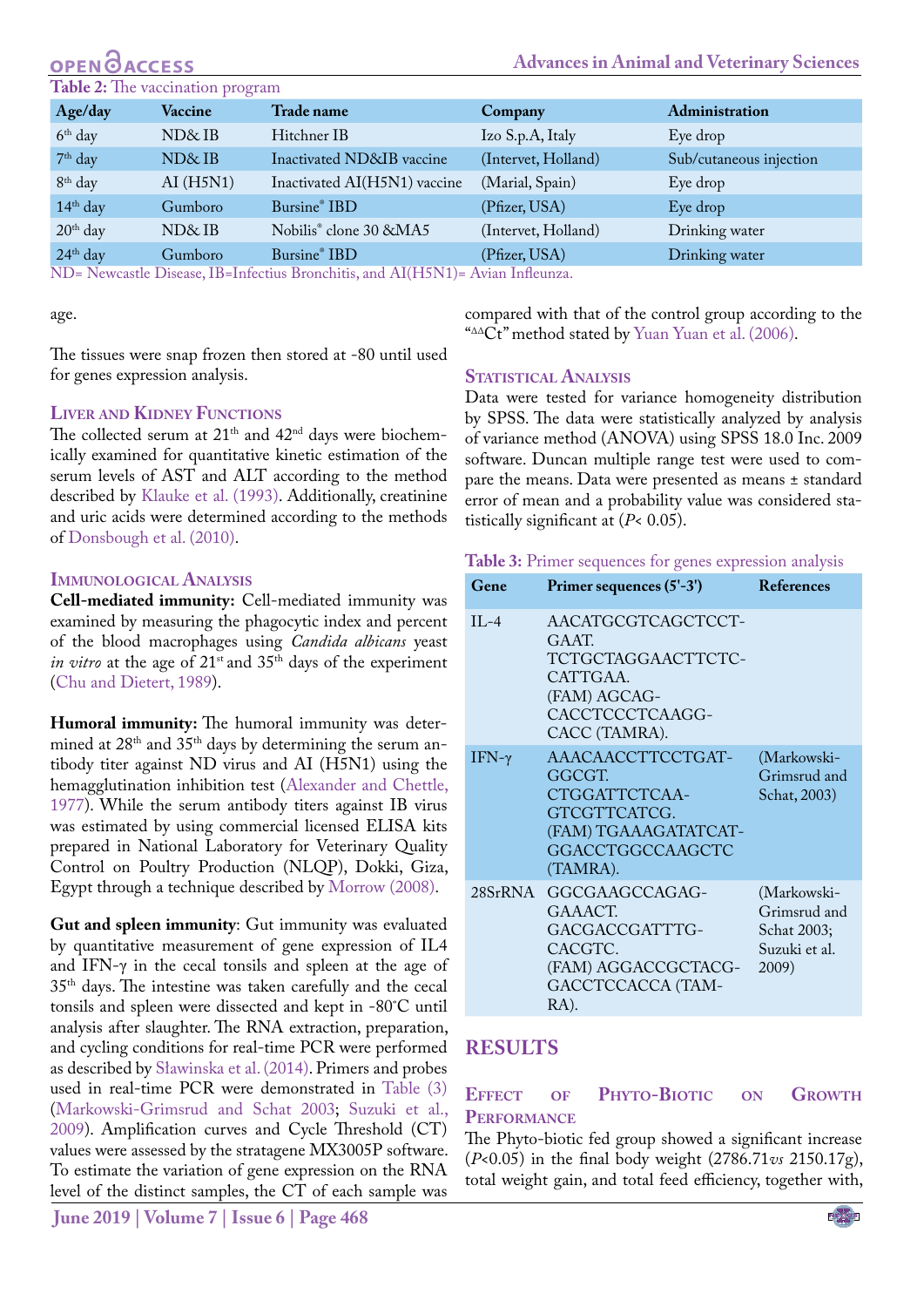## **OPENOACCESS**

a significant decrease (*P*<0.05) in the total feed conversion ratio (1.7 *vs* 2.16) compared to the group fed the basal diet only (Table 4). However, there was no significant difference in the total feed intake between groups.

**Table 4:** Effect of Phyto-bioticon the body performance of broilers

| <b>Parameters</b>            | Control                        | Phyto-biotic                 |
|------------------------------|--------------------------------|------------------------------|
| Final body weight (gm)       | 2150.17±34.6 <sup>b</sup>      | 2786.71±17.6 <sup>a</sup>    |
| Total body weight gain (gm)  | 2104.7±33.8 <sup>b</sup>       | 2740.49±16.1 <sup>a</sup>    |
| Total feed intake (gm)       | $4636.7 \pm 38.4^{\mathrm{a}}$ | 4730±75.1 <sup>a</sup>       |
| Total feed conversion ration | $2.16 \pm 0.03^a$              | $1.7 \pm 0.04^b$             |
| Total feed efficincy         | $0.46 \pm 0.006^b$             | $0.59 \pm 0.01$ <sup>a</sup> |

All values are expressed as means ± standard error (SE); n=6. Means at the same row with dissimilar superscripts are statiatically different (*P*<0.05).

### **Effect of Phyto-biotic on Liver and Kidney Functions**

Table (5) showed that the broilers fed on the diet supplemented with Phyto-biotic displayed a significant decrease (P<0.05) in the serum ALT level than those received the basal diet at both 21 and 42 days of age. Concerning the kidney function, the Phyto-biotic treated group possessed a significant decrease (*P*<0.05) in serum uric acid level than the control group at 21 days of the study.

### **Table 5:** Effect of Phyto-bioticon the liver and kidney functions of broiler at 21 and 42 days

| <b>Parameters</b> | Time    | Control                      | Phyto-biotic                 |
|-------------------|---------|------------------------------|------------------------------|
| ALT (u/l)         | 21 days | $5.03 \pm 0.15^{b}$          | $3.65 \pm 0.26$ c            |
|                   | 42 days | $5.32 \pm 0.34$ <sup>b</sup> | $3.78 \pm 0.21$ c            |
| AST (u/l)         | 21 days | $201.33 \pm 5.3^b$           | $204 \pm 4.64^b$             |
|                   | 42 days | 204.67±5.58 <sup>b</sup>     | $202.5 \pm 4.4^b$            |
| Creatinine (mg/   | 21 days | $0.51 \pm 0.05^{\text{a}}$   | $0.58 \pm 0.03$ <sup>a</sup> |
| dl)               | 42 days | $0.46 \pm 0.03$ <sup>a</sup> | $0.47 \pm 0.06^a$            |
| Uric acid (mg/dl) | 21 days | $5.75 \pm 0.28$ <sup>b</sup> | $4.15 \pm 0.24$ c            |
|                   | 42 days | $6.4 \pm 0.28$ <sup>b</sup>  | 5.98±0.51 <sup>b</sup>       |

All values are expressed as means ± standard error (SE); n=6. Means at the same row with dissimilar superscripts are statiatically different (*P*<0.05).<br>ALT= Alanine aminotra

aminotransferase; AST= Aspartate aminotransferase.

### **Effect of Phyto-biotic on Cell-mediated Immunity**

The dietary supplementation with Phyto-biotic caused a significant elevation (*P*<0.05) in the phagocytic index (5±0.14 *vs*3.28 )and percent (77.83±2 *vs* 60.5±1.5) at 21 days than the un-supplemented group (Table 6). While there were no significant differences between groups in the phagocytic index and percent at the 35days.

**Effect of Phyto-biotic on Humoral Immunity** Phyto-biotic fortified group showed a significant increase (*P*<0.05) in the antibody titer against ND at 42 days and H5N1 virus at 28 days of the study, respectively than the control group (Table 7). Nevertheless, there was no significant difference between groups in the antibody titer against IB virus.

**Table 6:** Effect of Phyto-bioticon phagocytic index and phagocytic percent of broiler at 21 and 35 days

| Parameters                 | Time    | Control                       | <b>Phyto-biotic</b> |
|----------------------------|---------|-------------------------------|---------------------|
| Phagocytic index           | 21 days | $3.28 \pm 0.11$ <sup>b</sup>  | $5 \pm 0.14^a$      |
|                            | 35 days | $3.17 \pm 0.17^{\circ}$       | $3.25 \pm 0.1^a$    |
| Phagocytic percent 21 days |         | $60.5 \pm 1.5^{\rm b}$        | $77.83 \pm 2^a$     |
|                            | 35 days | $60.17 \pm 0.95$ <sup>a</sup> | $62.67 \pm 2.04^a$  |
| .                          |         |                               | $\sqrt{2}$          |

Values are expressed as means ± standard error (SE); n=6.

Means within the same row with different superscripts are significantly different (*P*<0.05).

**Table 7:** Effect of Phyto-biotic on antibody titers against ND, H5N1 and IB of broiler at 28 and 42 days of the study

| Parameters     | Time    | Control                        | <b>Phyto-biotic</b>          |
|----------------|---------|--------------------------------|------------------------------|
| N <sub>D</sub> | 28 days | $3.5 \pm 0.43$ <sup>a</sup>    | $4.33 \pm 0.49^a$            |
|                | 42 days | $4.67 \pm 0.62^b$              | $7.67 \pm 0.42$ <sup>a</sup> |
| H5N1           | 28 days | $3.5 \pm 0.43^b$               | $5.17 \pm 0.47$ <sup>a</sup> |
|                | 42 days | $4.17 \pm 0.48$ <sup>a</sup>   | $3.83 \pm 0.79$ <sup>a</sup> |
| <b>IB</b>      | 28 days | $3564.2 \pm 49.3$ <sup>a</sup> | 3736.7±47.4 <sup>a</sup>     |
|                | 42 days | 9258±182 <sup>a</sup>          | 9472±171 <sup>a</sup>        |

Values are expressed as means ± standard error (SE); n=6.

Means within the same row with different superscripts are significantly different (*P*<0.05).

ND= Newcastle Disease; H5N1= Avian Influenza (H5N1); IB= Infectius Bronchitis.

### **Effect of Phyto-biotic on Gut and Spleen IMMUNITY**

Dietary inclusion of the Phyto-biotic caused a significant up-regulation (*P*<0.05) of the gene expressions of IL4 and IFN-γ in the cecal tonsils and spleen at 35 days of the study than the basal diet fed group as shown in Table 8.

**Table 8:** Effect of Phyto-biotic on the gene expression of IL4 and IFN- $\gamma$  in both cecal tonsils and spleen at the age of 35 days

| Organ                                   | <b>Parameters</b> Control |                              | <b>Phyto-biotic</b>           |
|-----------------------------------------|---------------------------|------------------------------|-------------------------------|
| Cecal tonsil                            | $\prod A$                 | $2.18 \pm 0.19^{\text{b}}$   | $7.29 \pm 0.47$ <sup>a</sup>  |
|                                         | IFN- $\gamma$             | $2.47 \pm 0.21$ <sup>b</sup> | $5.59 \pm 0.26$ <sup>a</sup>  |
| Spleen                                  | $\prod A$                 | $3.27 \pm 0.51$ <sup>b</sup> | $15.55 \pm 0.51$ <sup>a</sup> |
|                                         | IFN- $\gamma$             | $3.77 \pm 0.5^b$             | $16.59 \pm 1.07^a$            |
| $T1$ (The set of $T1$ ) and $T1$ (CF) ( |                           |                              |                               |

Values are expressed as means ± standard error (SE); n=6. Means within the same row with different superscripts are significantly different (*P*<0.05).

NE**X**US

## **Advances in Animal and Veterinary Sciences**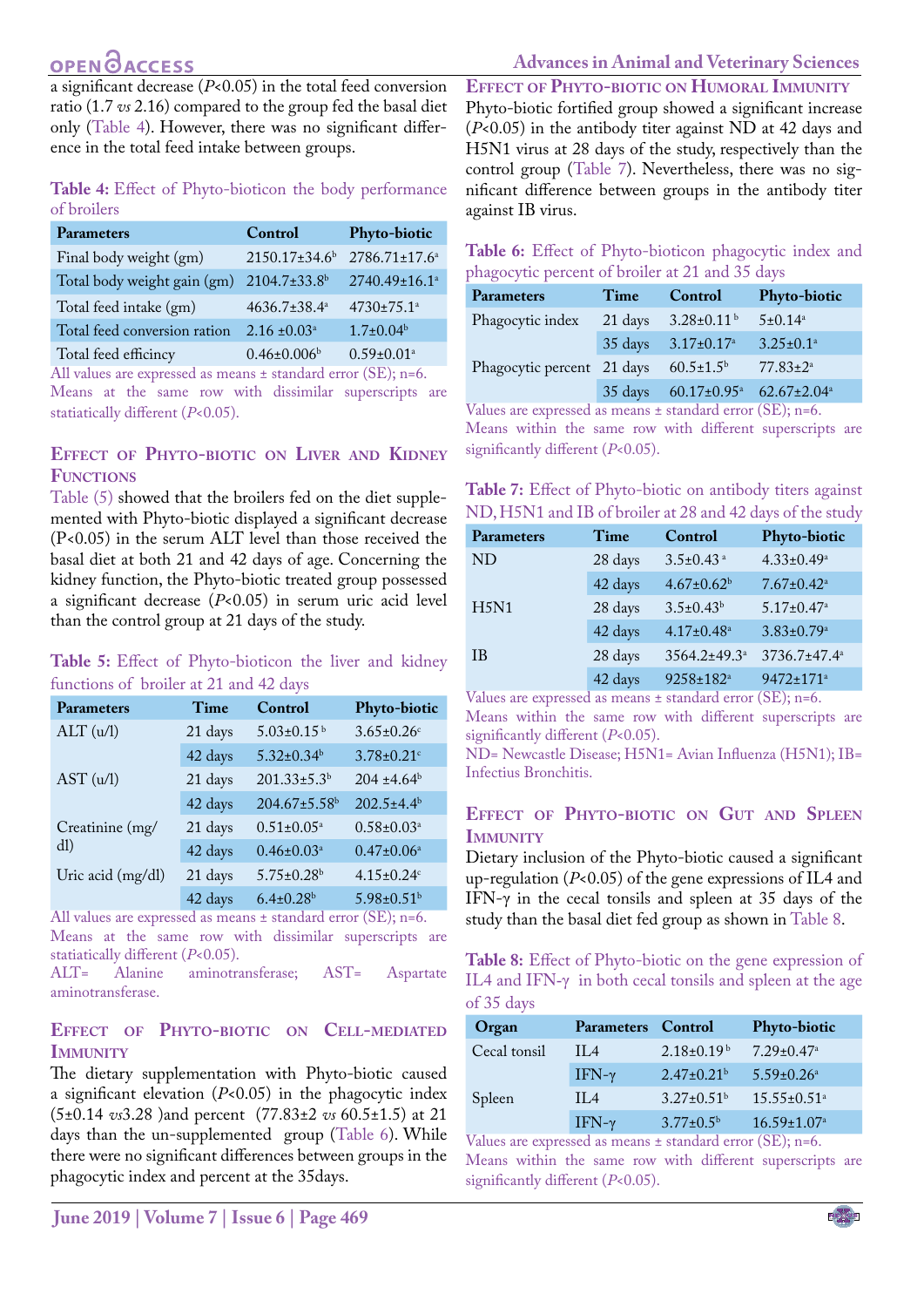## **OPENOACCESS Discussion**

In the present study, the Phyto-biotic showed a beneficial effect on the growth performance parameters including final body weight, total weight gain, and total feed efficiency as well as a significant reduction in total FCR than the basal diet-fed group. Such obtained results agreed with [\(Mo](#page-6-2)[hammadi et al., 2018](#page-6-2)). This positive effect of Phyto-biotic mainly due to its components that formed from a blend of essential oils as oregano oil, anise oil, and citrus oil ([Ham](#page-6-10)[mer et al., 1999\)](#page-6-10).

The essential oils have an appetizing effect as cause irritation of the taste buds present in buccal cavity leading to improvement of feed intake (Ertas et al., 2005) as well as these oils stimulate the nutrient digestibility via improving the digestive enzyme secretion and enhancing the utilization of digestive products through improvement of the liver functions (Al-Yasiry et al., 2018). Such materials have conventionally been used to enhance the release of endogenous secretions in the small intestine mucosa, pancreas and liver which in turn improve digestion and prevent adhesion of pathogens [\(Cross et al., 2007](#page-6-11)). The previous study by Zheng and co-workers clarified that the essential oils contributed to proper sedimentation of protein in broilers muscles Zheng et al. (2009).

Moreover, the essential oils create a fascinating environment inside the intestine due to its antimicrobials features especially oregano oil ([Hammer et al., 1999\)](#page-6-10). Together with the distinct effect of the essential oils on the intestinal morphological parameters via increasing villus height and villus height to crypt ratio and decreasing the crypt depth which directly correlated with proper absorption and positive performance responses (Awad et al., 2009a). In addition to, the antioxidant properties of essential oils, especially oregano, as contain abundant amounts of monoterpenes, thymol, and carvacrol which serve as absorbent to any feed toxins that possess a negative effect on the broilers health (Al-Yasiry et al., 2018). On the other hand, these results disagreed with [Hernandez et al. \(2004\)](#page-6-3) who showed no effects of essential oils on broilers growth performance. The liver has a fundamental role in the metabolism, detoxification, and secretion of several enzymes and hormones. Moreover, the liver is the most sensitive organ to chemicals absorbed from the gut and the first organ affected by the toxic agents. When the plasma membrane of a hepatocyte is injured, a variety of the cytosolic enzymes will be released into the circulation, thus causing increased enzyme levels in the serum ([Schmidt and Schmidt, 1983](#page-6-12)). Therefore, higher serum hepatic enzymes (AST and ALT) could be indicative of improper liver function due to inefficient performance ([Khosravinia et al., 2013](#page-6-13)). Chickens fed on a diet supplemented with Phyto-biotic revealed a significant reduction (P<0.05) in serum ALT when compared with

**June 2019 | Volume 7 | Issue 6 | Page 470**

the control group at both 21 and 42 days of age. These results may have referred to the hepatoprotective effect of Phyto-biotic. This observation was supported by the findings of different researchers, who concluded that the essential oils possess a hepatoprotective effect in broiler chicks [\(Hernandez et al., 2004](#page-6-3); [Khosravinia et al., 2013](#page-6-13); Al-Yasiry et al., 2018).

These essential oils mixture could possessed a biological activities such as antioxidant effects that enhance liver and kidney functions [\(Hernandez et al., 2004;](#page-6-3) [El-Hack](#page-6-14)  [et al., 2018](#page-6-14)). Furthermore, Al-Yasiry et al. (2018) stated that the oregano oil, anise oil, and citrus oil combination had a hepatoprotective effect that showed a significant reduction in the levels of AST and ALT levels in broilers. The hepatoprotective effect of essential oils was attributed to their ability to repair hepatic cell injury and ability to lessen the pathogenic intestinal microbial loads. Therefore, they diminish the toxic metabolites and prevent enzyme leakage to the blood circulation ([Hernandez et al., 2004](#page-6-3)). On contrary, [Mansoub, \(2011\)](#page-6-15) reported that the oregano oil had no significant effects on blood biochemical parameters including the liver and kidney function. Moreover, [Mostafa et al. \(2016\)](#page-6-16) revealed that the using of two diverse types of essential oils resulted in a negative effect on liver function.

Kidney are the second target organ that could be affected by the absorbed substances through the gut ([Khosravinia](#page-6-13)  [et al., 2013](#page-6-13)). Uric acid level was significantly reduced by the addition of Phyto-biotic to the broiler diet when compared with the basal diet fed group at 21 days of the study. The results of this experiment announced the reno-protective activity of essential oils mixture which synchronized with the results obtained by [\(Eleiwa et al., 2011](#page-6-17); [Khosravinia](#page-6-13)  [et al., 2013](#page-6-13)) who revealed that the essential oils had a reno-protective effect in broiler chicks. In contrast, [Mostafa](#page-6-16)  [et al. \(2016\) r](#page-6-16)evealed that using two diverse types of essential oils resulted in a significant increase in the serum uric acid and creatinine levels.

The cellular, humoral and gut immunity is the local site of action of these additives. The cellular immunity (innate immunity) evaluation can be done by counting the number of macrophages in the blood that are able to engulf the pathogens (Al-Yasiry et al., 2018). The Phyto-biotic elicited a significant increase in the phagocytic percent and index than the control group which were similar to the results of [Eleiwa et al. \(2011\).](#page-6-17) The essential oils improve the cellular immunity through stimulation of the complement receptor-mediated phagocytosis. Also, increasing the proportion cluster of differentiation of glycoprotein (CD4+ and CD8+) which found on the surface of immune cells and double the positive T cells in peripheral blood and mesenteric lymph nodes (Al-Yasiry et al., 2018). However,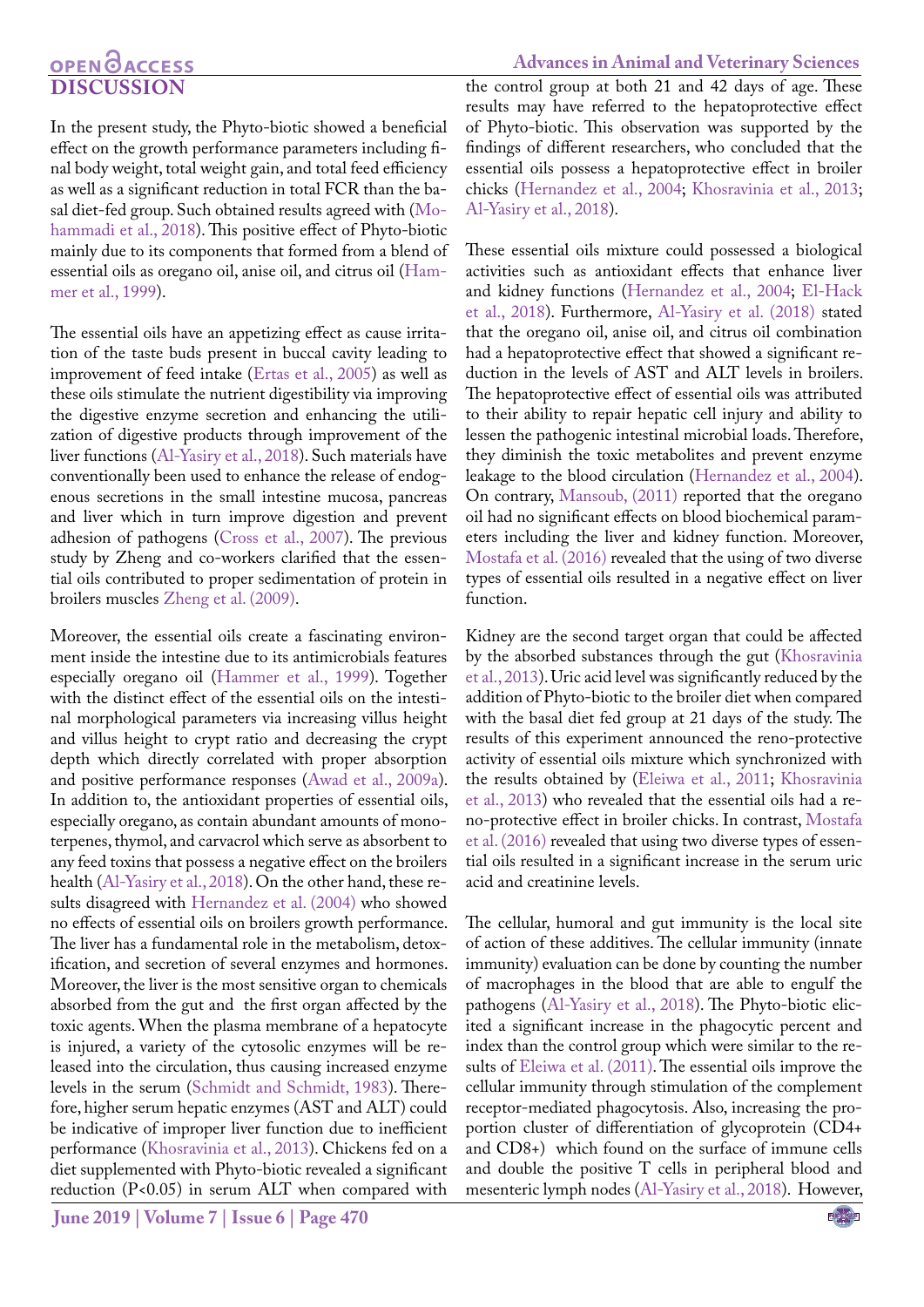## **OPEN**OACCESS

**Advances in Animal and Veterinary Sciences**

[Saleh et al. \(2014\)](#page-6-18) concluded that the essential oils had no distinct effect on phagocytic index and percent in broiler chicks.

In poultry, there are no lymph nodes while the lateral immune system comprises from spleen and gut-associated lymphoid tissue (GALT). The main GALT are payer's patches and cecal tonsils ([Casteleyn et al., 2010\)](#page-5-1). The GALT reacts with the microflora come from the feed and the environment. Thus, there was a relationship between the intestinal microflora and the gut associated lymphoid tissue [\(Bar-Shira et al., 2003\)](#page-5-2). Therefore, the gastrointestinal community have evident effects on the gene expressions of the proinflammatory and anti-inflammatory cytokines and chemokines [\(Rakoff-Nahoum and Medzhitov](#page-6-19) [, 2008\)](#page-6-19). This study examined the effect of Phyto-biotic on the gene expression of IL4 (cytokine of th2) and IFN-γ (cytokine of th1) in both cecal tonsils and spleen at the age of 35 days of the study. The Phyto-biotic fed broilers exhibited a significant up-regulation of gene expressions of both IL4 and IFN-γ in cecal tonsils and spleen at the age of 35 days. These results were fit to the results obtained by ([Paraskeuas et al., 2017](#page-6-20)) who proved that the essential oils have profound effects on the gene expressions of immune-related cytokines in the GALT of the broilers.

The estimation of the specific antibody titer against the viral vaccines has a prime interest in the poultry production nowadays because it gives an impression about the immune status of the flock andits resistance to the serious diseases especially those of viral causes (Zakeri and Kashefi, 2011). The current study showed that the antibody titer against ND and H5N1 were significantly increased in Phyto-biotic fed groups at 42 and 28 days, respectively than the control group. These results in accordance with the findings of (Talazadeh and Mayahi, 2017) who revealed that the essential oils showed a significant improvement in the humoral immunity against several viral vaccines. On contrary, [Reza et al. \(2013\)](#page-6-21) demonstrated that the essential oils in the Phyto-biotic failed to create a significant improvement in the humoral immunity of broiler chicks.

The immune-stimulant effect of the Phyto-biotic used in this study could be mainly due to its components of essential oils mixture. These essential oils mixture pronounced effect on the broilers immune response could be through several factors as their capability to generate an optimum intestinal microbiota via enhancing the growth of beneficial bacteria in the intestine (Vidanarachchi et al., 2013), and diminishing the growth of pathogenic bacteria [\(Oussalah](#page-6-22) [et al., 2007](#page-6-22)). That in contrast to antibiotics which inhibit the growth of both commensal and harmful bacteria in the intestine ([El-Hack et al., 2018\)](#page-6-14). Hence, Phyto-biotic not only stimulate the gut immunity through enhancement of the gut-associated lymphoid tissues which consider as a

barrier against any ingested pathogens (Wagner, 2008), but also, stimulate the generalized immunity either cellular or humoral immunity. In conclusion, the Phyto-biotics addition in broilers diet resulted in a significant improvement in the growth performance, liver and kidney functions and immunity either local, cellular or humoral immunity. Future studies need to be directed toward the effect of Phyto-biotics on intestinal microbiome and metabolome.

## **Conflict of interest**

The authors declare that the research was conducted in the absence of any commercial or financial relationships that could be considered as a potential conflict of interest."None of the authors have any conflict of interest to declare".

## **Authors Contribution**

Abdalim F. Abdalim and Mohamed K. Moursi conceived the original idea. Mohamed S. Helal and Eman Ahmed carried out the experiment. Mohamed S. Helal conducted all statistical analyses. Abdalim F. Abdalim supervised the project. Sawsan M. Elsheikh wrote the manuscript with support from Abdalim F. Abdalim and Eman Ahmed. All authors reviewed the final manuscript.

## **References**

- • Al-Yasiry ARM, Kiczorowska B, Samolińska W, Kowalczuk-Vasilev E (2018). Growth performance, digestibility, haematology, biochemistry, and some humoral immunity blood parameters of broiler chickens fed different levels of Boswellia serrata resin. Anim. Prod. Sci. 58: 1885-1891. [https://doi.org/10.1071/AN16767](https://doi.org/10.1071/AN16767 )
- <span id="page-5-0"></span>• Alexander D, Chettle N (1977). Procedures for the haemagglutination and the haemagglutination inhibition tests for avian infectious bronchitis virus. Avian Pathol. 6: 9-17. [https://doi.org/10.1080/03079457708418208](https://doi.org/10.1080/03079457708418208 )
- Awad W, Ghareeb K, Abdel-Raheem S, Böhm J (2009a). Effects of dietary inclusion of probiotic and synbiotic on growth performance, organ weights, and intestinal histomorphology of broiler chickens. Poult. Sci. 88: 49-56. [https://doi.](https://doi.org/10.3382/ps.2008-00244 ) [org/10.3382/ps.2008-00244](https://doi.org/10.3382/ps.2008-00244 )
- • Awad W, Ghareeb K, Abdel-Raheem S, Böhm J (2009b). Effects of dietary inclusion of probiotic and synbiotic on growth performance, organ weights, and intestinal histomorphology of broiler chickens. Poult. Sci. 88: 49-56. [https://doi.](https://doi.org/10.3382/ps.2008-00244 ) [org/10.3382/ps.2008-00244](https://doi.org/10.3382/ps.2008-00244 )
- <span id="page-5-2"></span>• Bar-Shira E, Sklan D, Friedman A (2003). Establishment of immune competence in the avian GALT during the immediate post-hatch period. Develop. Com. Imm. 27: 147- 157.
- <span id="page-5-1"></span>• Casteleyn C, Doom M, Lambrechts E, Van Den Broeck W, Simoens P, Cornillie P (2010). Locations of gutassociated lymphoid tissue in the 3-month-old chicken: a review. Avian Pathol. 39: 143-150. [https://doi.](https://doi.org/10.1080/03079451003786105 ) [org/10.1080/03079451003786105](https://doi.org/10.1080/03079451003786105 )

**June 2019 | Volume 7 | Issue 6 | Page 471**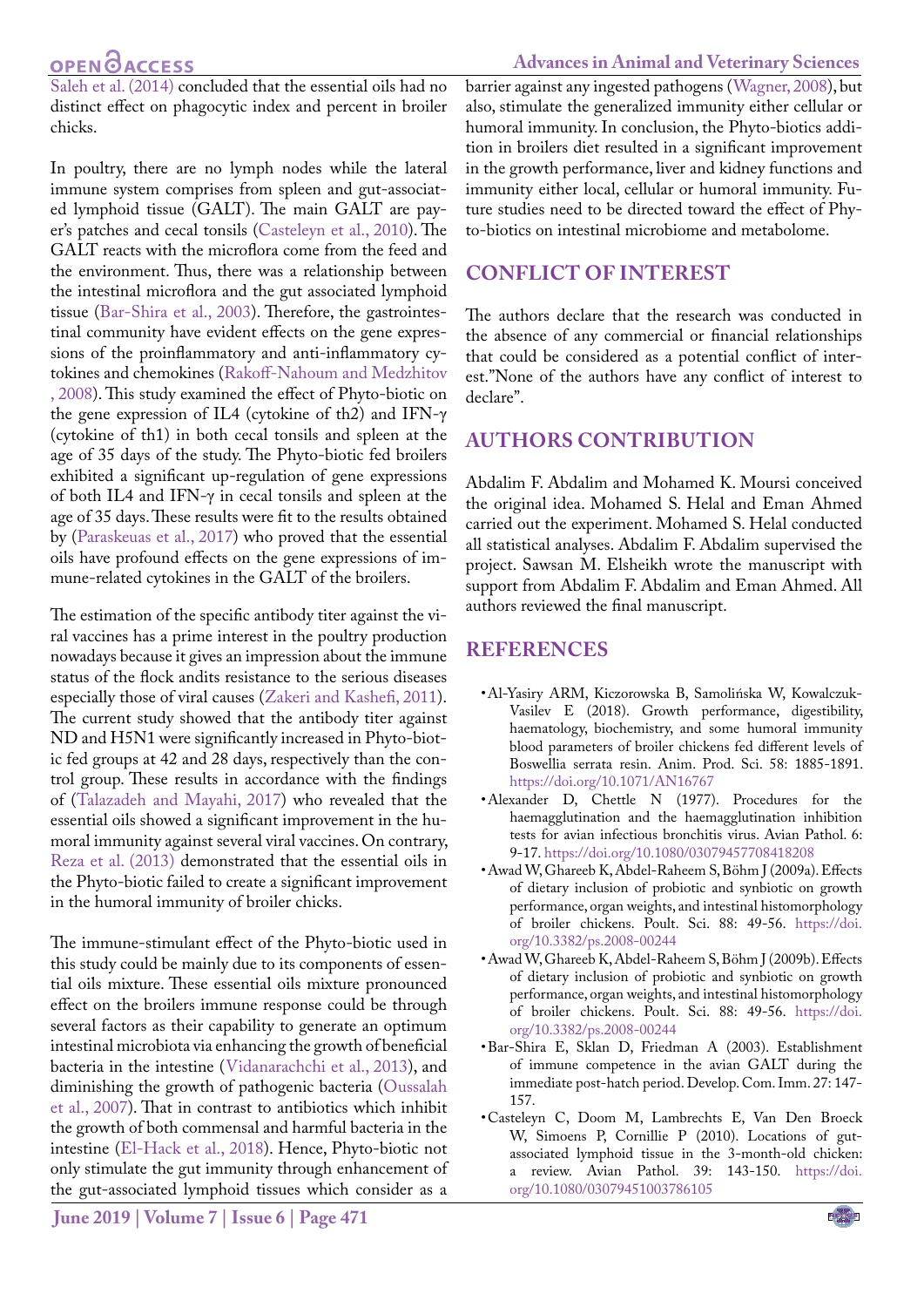## **OPEN**OACCESS

- <span id="page-6-2"></span>**Advances in Animal and Veterinary Sciences**
- <span id="page-6-7"></span>• Chu Y, Dietert R (1989). Monocyte function in chickens with hereditary muscular dystrophy. Poult. Sci. 68: 226-232. [https://doi.org/10.3382/ps.0680226](https://doi.org/10.3382/ps.0680226 )
- <span id="page-6-1"></span>• Costa MC, Bessegatto JA, Alfieri AA, Weese JS, Filho JA, Oba A (2017). Different antibiotic growth promoters induce specific changes in the cecal microbiota membership of broiler chicken. PLoS One. 12: e0171642. [https://doi.](https://doi.org/10.1371/journal.pone.0171642 ) [org/10.1371/journal.pone.0171642](https://doi.org/10.1371/journal.pone.0171642 )
- <span id="page-6-11"></span>• Cross D, McDevitt R, Hillman K, Acamovic T (2007). The effect of herbs and their associated essential oils on performance, dietary digestibility and gut microflora in chickens from 7 to 28 days of age. Br. Poult. Sci. 48: 496-506[. https://doi.]( https://doi.org/10.1080/00071660701463221 ) [org/10.1080/00071660701463221]( https://doi.org/10.1080/00071660701463221 )
- • Diaz-Sanchez S, D'Souza D, Biswas D, Hanning I (2015). Botanical alternatives to antibiotics for use in organic poultry production1. Poult. Sci. 94: 1419-1430. [https://doi.](https://doi.org/10.3382/ps/pev014 ) [org/10.3382/ps/pev014](https://doi.org/10.3382/ps/pev014 )
- <span id="page-6-6"></span>• Donsbough A, Powell S, Waguespack A, Bidner T, Southern L (2010). Uric acid, urea, and ammonia concentrations in serum and uric acid concentration in excreta as indicators of amino acid utilization in diets for broilers. Poult. Sci. 89: 287-294[. https://doi.org/10.3382/ps.2009-00401]( https://doi.org/10.3382/ps.2009-00401 )
- <span id="page-6-14"></span>• El-Hack MEA, Samak DH, Noreldin AE, El-Naggar K, Abdo M (2018). Probiotics and plant-derived compounds as ecofriendly agents to inhibit microbial toxins in poultry feed: a comprehensive review. Environ. Sci. Poull. Res. 1-16. [https://](https://doi.org/10.1007/s11356-018-3197-2 ) [doi.org/10.1007/s11356-018-3197-2](https://doi.org/10.1007/s11356-018-3197-2 )
- <span id="page-6-17"></span>• Eleiwa NZ, El Sayed E, Nazim A (2011). Prophylactic and therapeutic evaluation of the phytobiotic (Orego-stim)® in chicken experimentally infected with E. coli. J. American Sci. 7: 91-102.
- • Ertas ON, Guler T, Çiftçi M, DalkIlIç B, Simsek UG (2005). The effect of an essential oil mix derived from oregano, clove and anise on broiler performance. Int. J. Poult. Sci. 4: 879- 884. [https://doi.org/10.3923/ijps.2005.879.884](https://doi.org/10.3923/ijps.2005.879.884 )
- • Frankič T, Voljč M, Salobir J, Rezar V (2009). Use of herbs and spices and their extracts in animal nutrition. Acta Agri. Slov. 94: 95-102.
- <span id="page-6-10"></span>• Hammer KA, Carson CF, Riley TV (1999). Antimicrobial activity of essential oils and other plant extracts. App. Micro. 86: 985-990.
- <span id="page-6-3"></span>• Hernandez F, Madrid J, Garcia V, Orengo J, Megias M (2004). Influence of two plant extracts on broilers performance, digestibility, and digestive organ size. Poult. Sci. 83: 169-174. [https://doi.org/10.1093/ps/83.2.169](https://doi.org/10.1093/ps/83.2.169 )
- <span id="page-6-13"></span>• Khosravinia H, Ghasemi S, Alavi E (2013). The effect of savory (Satureja khuzistanica) essential oils on performance, liver and kidney functions in broiler chickens. J. Anim. Feed Sci. 22: 50-55[. https://doi.org/10.22358/jafs/66016/2013]( https://doi.org/10.22358/jafs/66016/2013 )
- <span id="page-6-5"></span>• Klauke R, Schmidt E, Lorentz K (1993). Recommendations for carrying out standard ECCLS procedures (1988) for the catalytic concentrations of creatine kinase, aspartate aminotransferase, alanine aminotransferase and gammaglutamyltransferase at 37 degrees C. In: Forum Euro. Clin. Chem. Societies. p. 901.
- <span id="page-6-15"></span>• Mansoub N (2011). Performance, carcass quality, blood parameters and immune system of broilers fed diets supplemented with oregano oil (Origanum sp.). Ann. Biolo. Res. 2: 652-656.
- • Markowski‐Grimsrud CJ, Schat KA (2003). Infection with chicken anaemia virus impairs the generation of pathogen‐ specific cytotoxic T lymphocytes. Immunology. 109: 283- 294. [https://doi.org/10.1046/j.1365-2567.2003.01643.x](https://doi.org/10.1046/j.1365-2567.2003.01643.x )
- • Mohammadi G, Zhao P, Kim IH (2018). Addition of phytogenic blend in different nutrient density diets of meat-type ducks. App. Anim. Res. 46: 854-859. [https://doi.org/10.1080/0971](https://doi.org/10.1080/09712119.2017.1411265 ) [2119.2017.1411265](https://doi.org/10.1080/09712119.2017.1411265 )
- <span id="page-6-8"></span>• Morrow C (2008). investigation to support health programmes and disease diagnosis, New York. Poult. Dis. 5<sup>th</sup> edition. 39.
- <span id="page-6-16"></span>• Mostafa M, El-Faham A, Ahmed A (2016). Research Article Effect of Different Sources of Growth Promoter Supplementation in Diet on Performance, Carcass Traits and Blood Constituents of Broiler Chicks. Asian J. Anim. Vet. Adv. 11 106-113. [https://doi.org/10.3923/](https://doi.org/10.3923/ajava.2016.106.113 ) [ajava.2016.106.113](https://doi.org/10.3923/ajava.2016.106.113 )
- <span id="page-6-4"></span>• NRC (1994). Nutritional requirements of poultry. 9th Rev. Ed. National Academy Press, Washington, DC.
- <span id="page-6-22"></span>• Oussalah M, Caillet S, Saucier L, Lacroix M (2007). Inhibitory effects of selected plant essential oils on the growth of four pathogenic bacteria: E. coli O157: H7, Salmonella typhimurium, Staphylococcus aureus and Listeria monocytogenes. Food Control. 18: 414-420. [https://doi.](https://doi.org/10.1016/j.foodcont.2005.11.009 ) [org/10.1016/j.foodcont.2005.11.009](https://doi.org/10.1016/j.foodcont.2005.11.009 )
- <span id="page-6-20"></span>• Paraskeuas V, Fegeros K, Palamidi I, Hunger C, Mountzouris KC (2017). Growth performance, nutrient digestibility, antioxidant capacity, blood biochemical biomarkers and cytokines expression in broiler chickens fed different phytogenic levels. Anim. Nut. 3: 114-120. [https://doi.](https://doi.org/10.1016/j.aninu.2017.01.005 ) [org/10.1016/j.aninu.2017.01.005](https://doi.org/10.1016/j.aninu.2017.01.005 )
- <span id="page-6-19"></span>• Rakoff-Nahoum S, Medzhitov R (2008). Innate immune recognition of the indigenous microbial flora. Mucosal Imm. 1: S10. [https://doi.org/10.1038/mi.2008.49](https://doi.org/10.1038/mi.2008.49 )
- <span id="page-6-21"></span>• Reza P, Heshmatollah K, Arash A (2013). Effect of supplementation of Satureja essential oils in drinking water on immune performance of broiler chickens reared under heat stress. J. Cell Anim. Biol. 7: 121-124. [https://doi.](https://doi.org/10.5897/JCAB2013.0392 ) [org/10.5897/JCAB2013.0392](https://doi.org/10.5897/JCAB2013.0392 )
- <span id="page-6-18"></span>• Saleh N, Allam T, El-latif A, Ghazy E (2014). The effects of dietary supplementation of different levels of thyme (Thymus vulgaris) and ginger (Zingiber officinale) essential oils on performance, hematological, biochemical and immunological parameters of broiler chickens. Glob. Vet. 12: 736-744.
- <span id="page-6-0"></span>• Salim HM, Huque KS, Kamaruddin KM, Beg M (2018). Global restriction of using antibiotic growth promoters and alternative strategies in poultry production. Sci. Prog. 101: 52- 75.<https://doi.org/10.3184/003685018X15173975498947>
- <span id="page-6-12"></span>• Schmidt E, Schmidt FW (1983). Glutamate dehydrogenase. In: Methods of Enzymatic Analysis, 3th Edition. U. Bergmeyer (Editor). Academic Press, New York 216–217.
- • Sławinska A, Siwek Z, Bednarczyk F (2014). Effects of synbiotics injected in ovo on regulation of immune-related gene expression in adult chickens. Am. J. Vet. Res. 75: 997- 1003. [https://doi.org/10.2460/ajvr.75.11.997](https://doi.org/10.2460/ajvr.75.11.997 )
- <span id="page-6-9"></span>• Suzuki K, Okada H, Itoh T, Tada T, Mase M, Nakamura K, Kubo M, Tsukamoto K (2009). Association of increased pathogenicity of Asian H5N1 highly pathogenic avian influenza viruses in chickens with highly efficient viral replication accompanied by early destruction of innate immune responses. J. Virol. 83: 7475-7486. [https://doi.](https://doi.org/10.1128/JVI.01434-08 ) [org/10.1128/JVI.01434-08](https://doi.org/10.1128/JVI.01434-08 )
- • Talazadeh F, Mayahi M (2017). Immune response of broiler chickens supplemented with pediatric cough syrup including thyme exteract in drinking water against influenza vaccine. J. Herbmed. Pharm. 6.
- • Vidanarachchi J, Mikkelsen L, Constantinoiu C, Choct M, Iji